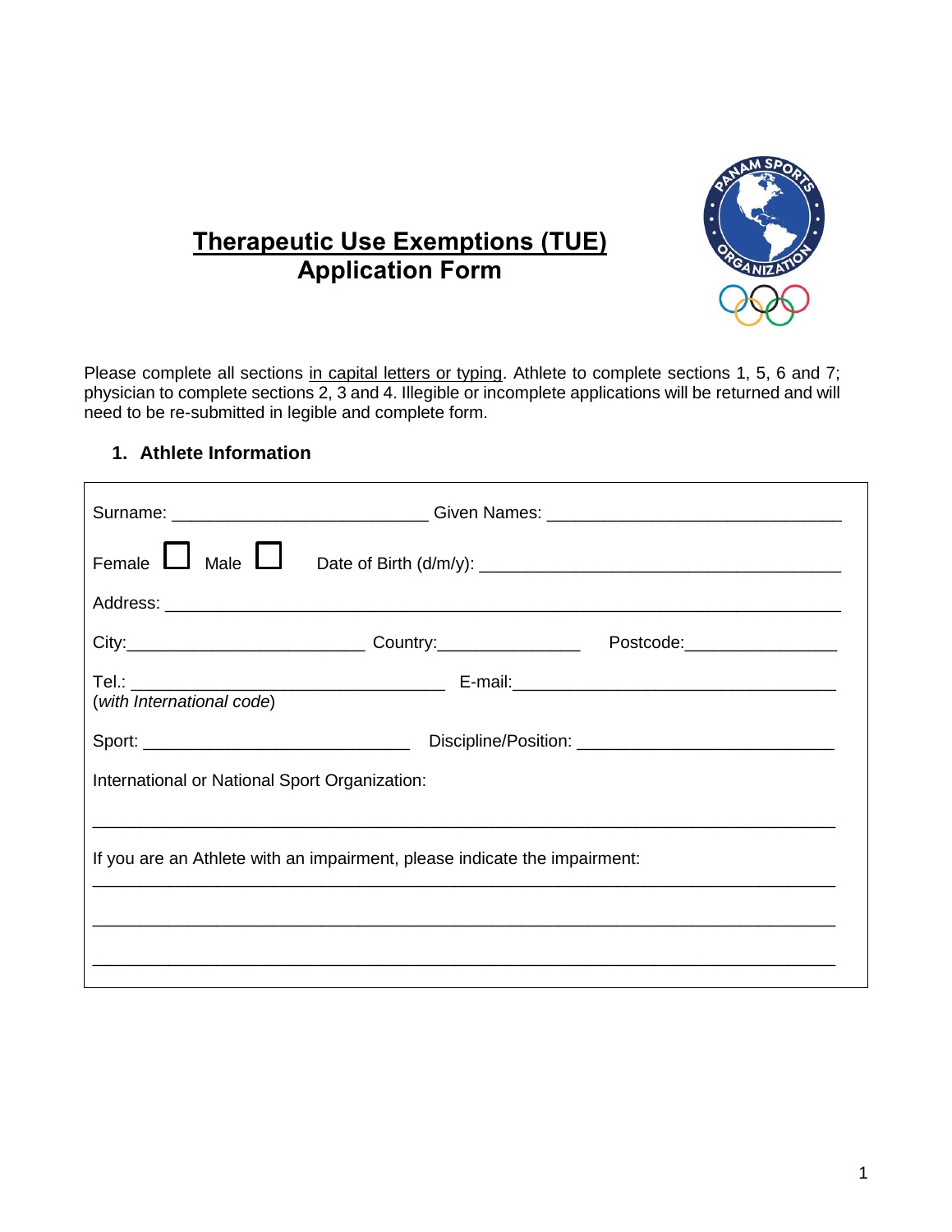#### *2.* **Medical Information** *(continue on separate sheet if necessary)*

| Diagnosis:                                                                                                                                                         |
|--------------------------------------------------------------------------------------------------------------------------------------------------------------------|
|                                                                                                                                                                    |
|                                                                                                                                                                    |
|                                                                                                                                                                    |
| If a permitted medication can be used to treat the medical condition, please provide clinical justification<br>for the requested use of the prohibited medication: |
|                                                                                                                                                                    |
|                                                                                                                                                                    |
|                                                                                                                                                                    |
|                                                                                                                                                                    |

#### **Comment:**

*Evidence confirming the diagnosis shall be attached and forwarded with this application. The medical information must include a comprehensive medical history and the results of all relevant examinations, laboratory investigations and imaging studies. Copies of the original reports or letters should be included when possible. Evidence should be as objective as possible in the clinical circumstances. In the case of non-demonstrable conditions, independent supporting medical opinion will assist this application.*

*WADA maintains a series of guidelines to assist physicians in the preparation of complete and thorough TUE applications. These TUE Physician Guidelines can be accessed by entering the search term "Medical Information" on the WADA website: https://www.wada-ama.org. The guidelines address the diagnosis and treatment of a number of medical conditions commonly affecting athletes, and requiring treatment with prohibited substances.*

### **3. Medication Details**

| Prohibited Substance(s):<br>Generic name | Dose | Route of<br>Administration | Frequency | Duration of<br>Treatment |
|------------------------------------------|------|----------------------------|-----------|--------------------------|
|                                          |      |                            |           |                          |
|                                          |      |                            |           |                          |
| 3.                                       |      |                            |           |                          |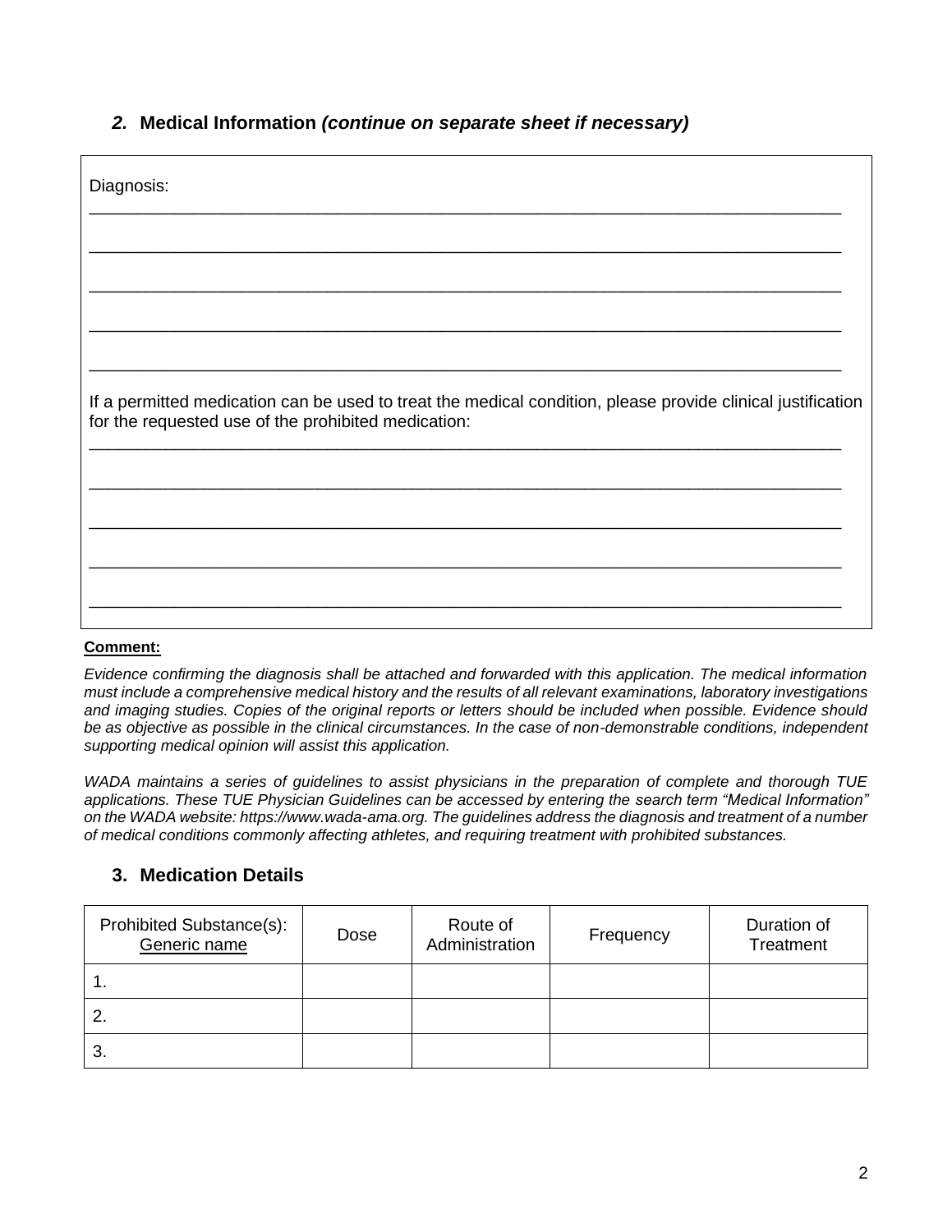### **4. Medical Practitioner's Declaration**

| I certify that the information at sections 2 and 3 above is accurate, and that the above-mentioned<br>treatment is medically appropriate. |  |
|-------------------------------------------------------------------------------------------------------------------------------------------|--|
| Name:                                                                                                                                     |  |
| Medical specialty:                                                                                                                        |  |
|                                                                                                                                           |  |
|                                                                                                                                           |  |
|                                                                                                                                           |  |
|                                                                                                                                           |  |
| Date: <u>________________</u>                                                                                                             |  |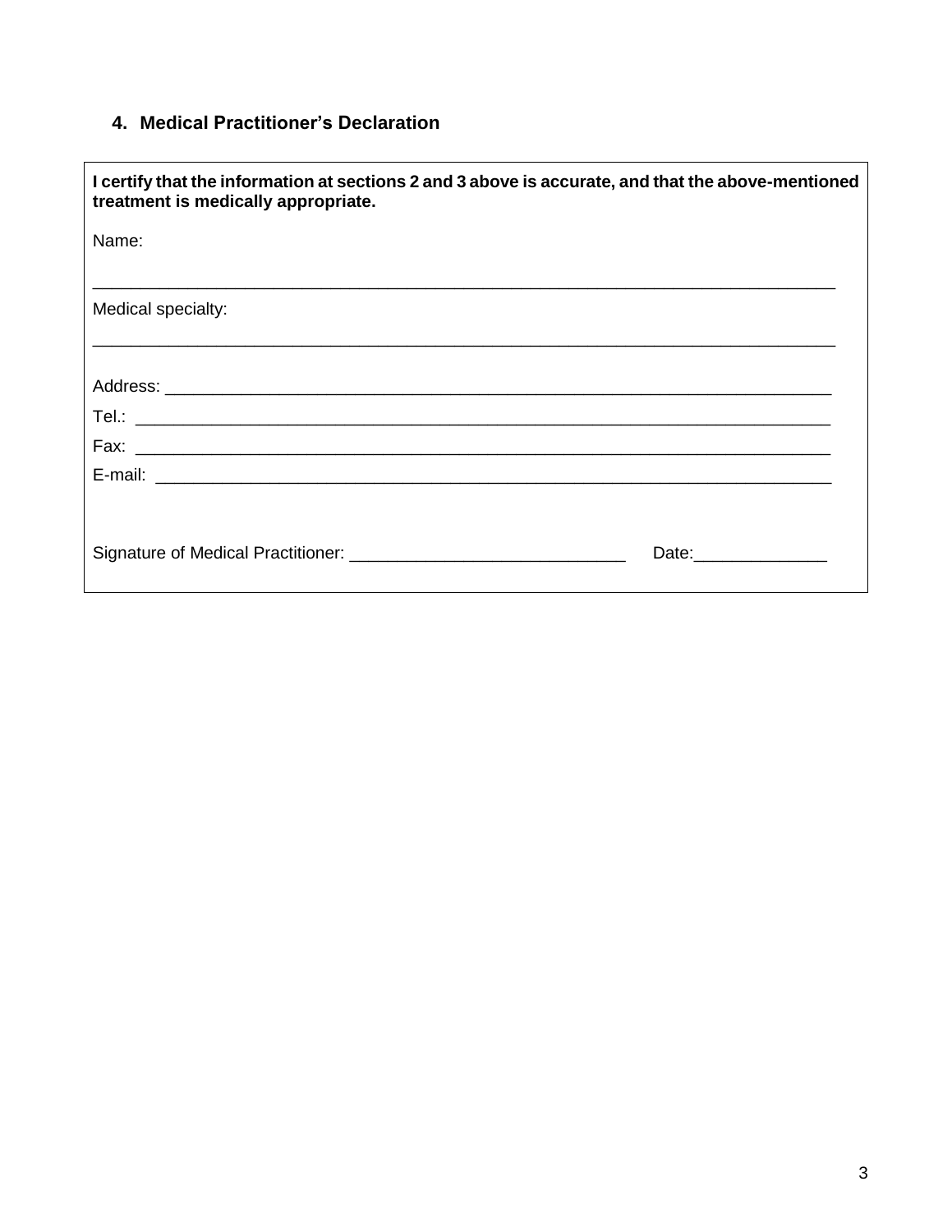## **5. Retroactive applications**

| Is this a retroactive application?                            | Please choose one:                                                                                                                                                                                                                                                                                                                               |  |
|---------------------------------------------------------------|--------------------------------------------------------------------------------------------------------------------------------------------------------------------------------------------------------------------------------------------------------------------------------------------------------------------------------------------------|--|
| Yes:<br>No:<br>If yes, on what date was treatment<br>started? | Emergency treatment or treatment of an acute<br>medical condition was necessary<br>Due to other exceptional circumstances, there was<br>insufficient time or opportunity to submit an application<br>prior to sample collection<br>Advance application not required under applicable<br>rules<br>Fairness (WADA and [IF/NADO] approval required) |  |
|                                                               | Please explain:                                                                                                                                                                                                                                                                                                                                  |  |

## **6. Previous applications**

F

| Have you submitted any previous TUE application(s) to any ADO?<br>Yes l<br><b>No</b> |                                                                                                                 |                                                                                                                                                                                                                               |  |
|--------------------------------------------------------------------------------------|-----------------------------------------------------------------------------------------------------------------|-------------------------------------------------------------------------------------------------------------------------------------------------------------------------------------------------------------------------------|--|
|                                                                                      | For which substance or method?                                                                                  |                                                                                                                                                                                                                               |  |
|                                                                                      | To whom? The state of the state of the state of the state of the state of the state of the state of the state o | When? A contract the contract of the contract of the contract of the contract of the contract of the contract of the contract of the contract of the contract of the contract of the contract of the contract of the contract |  |
| Decision:                                                                            | Approved $\Box$                                                                                                 | Not approved $\Box$                                                                                                                                                                                                           |  |